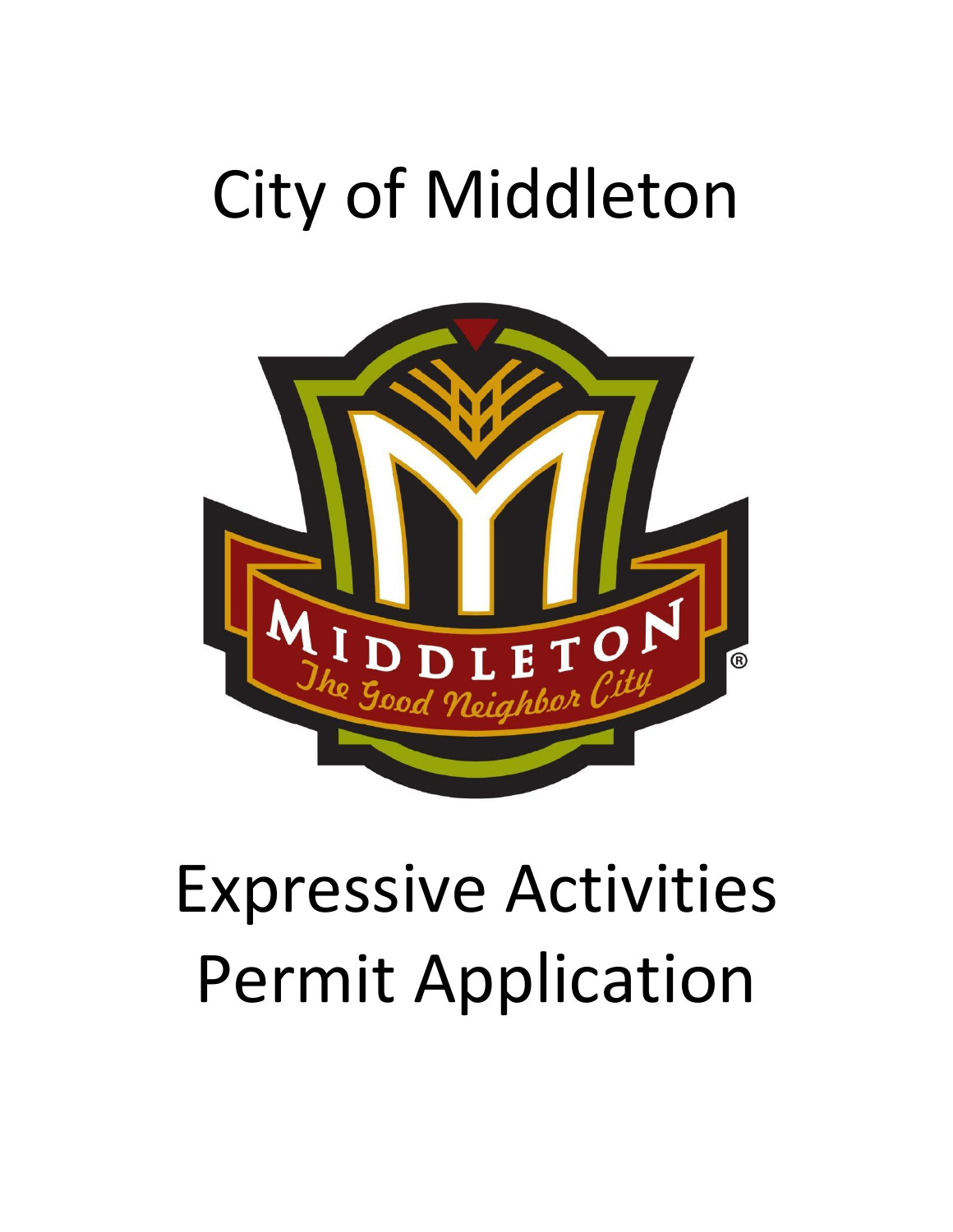#### **7.20 EXPEDITED STREET OR PUBLIC FACILITY USE PERMIT FOR EXPRESSIVE ACTIVITIES.**

- 1) **Purpose.** The ability to exercise First Amendment rights in a group setting for purposes of peaceful protest, demonstration or similar activity is of significant importance to a healthy democracy and is part of the democratic heritage in this country and of the State of Wisconsin. The purpose of this ordinance is to facilitate the ability for gatherings of people for expressive activities to make use of public streets and other public facilities without the burdens that are generally required by the City of Middleton Code of Ordinances for events that can generally be planned further in advance and, without diminishing the importance of the purposes for such gatherings, do not carry with them the same fundamental Constitutional importance as those activities recognized as expressive activities under this Section. At the same time, this Section recognizes that public streets and certain other public facilities serve other important public purposes and that the public interest in providing greater accommodation for expressive activities does not preclude minimal time, place and manner restrictions on the use of such facilities to ensure that public streets and other identified public facilities are preserved for their intended purposes. This Section is intended to permit the fullest accommodation of expressive activities while preserving the fundamental purpose and the safe, healthful use of public streets and other public facilities.
- 2) **Expressive Activities Defined.** For purposes of this Section, "expressive activities" means any gathering or events, the principal object of which is the expression, dissemination or communication of opinions, views or ideas by verbal, visual, literary or auditory means.
- 3) **Expressive Activities Exempt from Permit Requirements.** No permit shall be required for any expressive activity so long as such activity does not cause the obstruction of any public street, sidewalk, path or trail, and does not make use of any shelter, playground, April 2016 Chapter 7 Page 77 designated athletic field or similar recreational facility designated and improved for a specific use.
- 4) **Street or Facility Permit for Expressive Activity.** Whenever a gathering or event constituting an expressive activity as defined under subsection (2) will cause the obstruction of any public street, sidewalk, path or trail, or will make use of any shelter, playground, designated athletic field or similar recreational facility designated and improved for a specific use, a permit shall be obtained from the Chief of Police.

a) **Application**. An application for a permit under this section shall be filed no later than 48 hours in advance of the proposed event. The application shall be in writing on a form prescribed by the Chief of Police, which shall require only that information sufficient to identify the organizers of the event, the purpose of the event and any details necessary to evaluate the impact on the following public interests: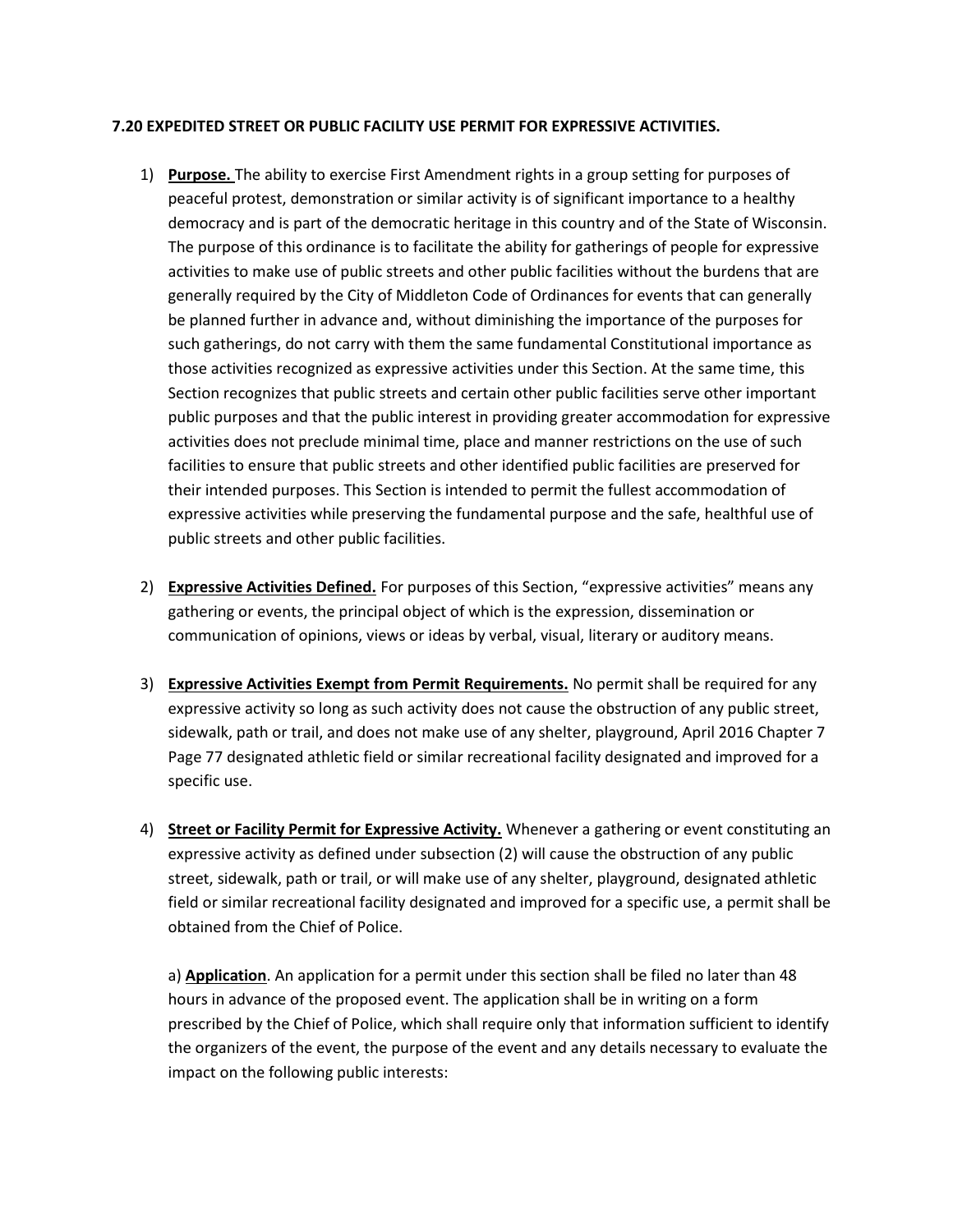- (i) The flow of traffic in both the immediate and surrounding area including access to homes, businesses and other institutions as well as the ability for emergency vehicles to effectively respond to calls for assistance.
- (ii) The burden upon City resources, including, but not limited to police and public works personnel and equipment to ensure security and traffic control.
- (iii) The burden upon surrounding property, residents or occupants.
- (iv) Safety of participants.
- (v) Sanitation and prevention of the accumulation of litter and debris.

b) **Grounds for Denial or Imposition of Conditions**. In recognition that the purpose of this Section is to facilitate expressive conduct, the Chief of Police shall not deny any application or portion thereof unless the detriment to the public interests identified in this Section substantially outweighs the detriment to the exercise of First Amendment rights caused by the denial or partial denial. In making this determination, due consideration shall be given to the comparative burdens imposed by other events generally permitted in the City and the availability of alternate means to conduct the expressive activity. Mere inconvenience shall not constitute grounds for any denial in whole or in part unless the substitute permissions that are reasonably comparable to the requested permissions are granted. Substantial disruption of traffic on major arterial roads for any period of time or complete denial of direct vehicular access to any property for greater than 4 hours is presumed to be more than a mere inconvenience unless the use of the property does not traditionally require direct vehicular access to support its use; for example, a business that relies primarily on foot traffic or customers that typically park elsewhere than on or adjacent to the business property. The Chief of Police's discretion is further subject to the following limitations:

- (i) An application under this subsection may be denied in whole or in part for the reasons identified in Section 7.17(8), except that the time limit under Section 7.17(8)(b) shall be 48 hours and the grounds set forth in Section 7.17(8)(g) shall not apply.
- (ii) No permit shall be issued that would allow a material interference with any other duly authorized or permitted event or facility reservation.
- (iii) No permit shall allow the obstruction of any conservancy trail or authorize activities that present an unreasonable risk of damage to natural resources or City property.
- (iv) No insurance requirement may be imposed for a permit under this subsection unless the event involves the use of any motor vehicle, in which case proof of insurance required under Wis. Stats. § 344.63 shall be provided. Whenever practicable, proof shall be provided at the time of application, otherwise proof of insurance shall be made available for inspection prior to the start of the event.
- (v) A permit under this subsection shall not authorize any commercial activity, however, incidental sale of merchandise, food or beverages may occur provided that such activity is clearly incidental to the expressive purposes of the event, and any such activity complies with all other applicable City ordinances or other State or local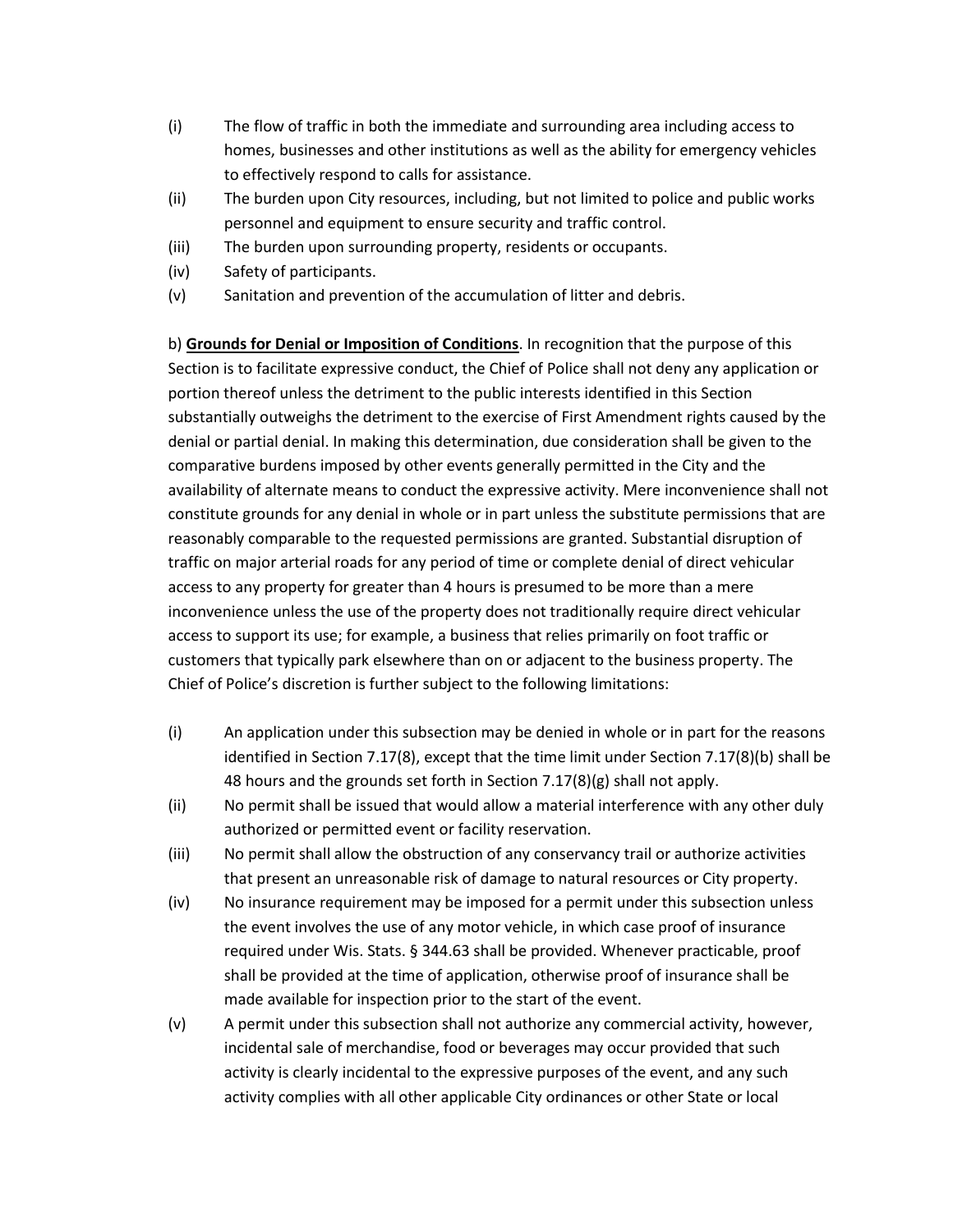regulations.

c) **Time for Approval.** The Chief of Police shall issue the permit along with a list of any necessary conditions within 36 hours or the application shall be deemed approved. All representations in the application regarding the nature of the event, as modified by the Chief of Police and as supplemented by any additional conditions, shall be deemed conditions of the permit, the violation of which shall be considered a violation of this section. For purposes of this paragraph, a permit is considered issued when it is made available for receipt upon request at the Police Department.

Organizers and participants of expressive activities that do not qualify under this section for a permit or permit exemption may apply for a permit under Section 7.17.

#### Application Process

The timelines described in the ordinance above shall begin once the thoroughly completed application is received by the office of the City of Middleton Chief of Police.

#### Contact Information

Chief Charles Foulke Middleton Police Department 7341 Donna Drive Middleton, WI 53562 Phone: (608) 824-7300 cfoulke@ci.middleton.wi.us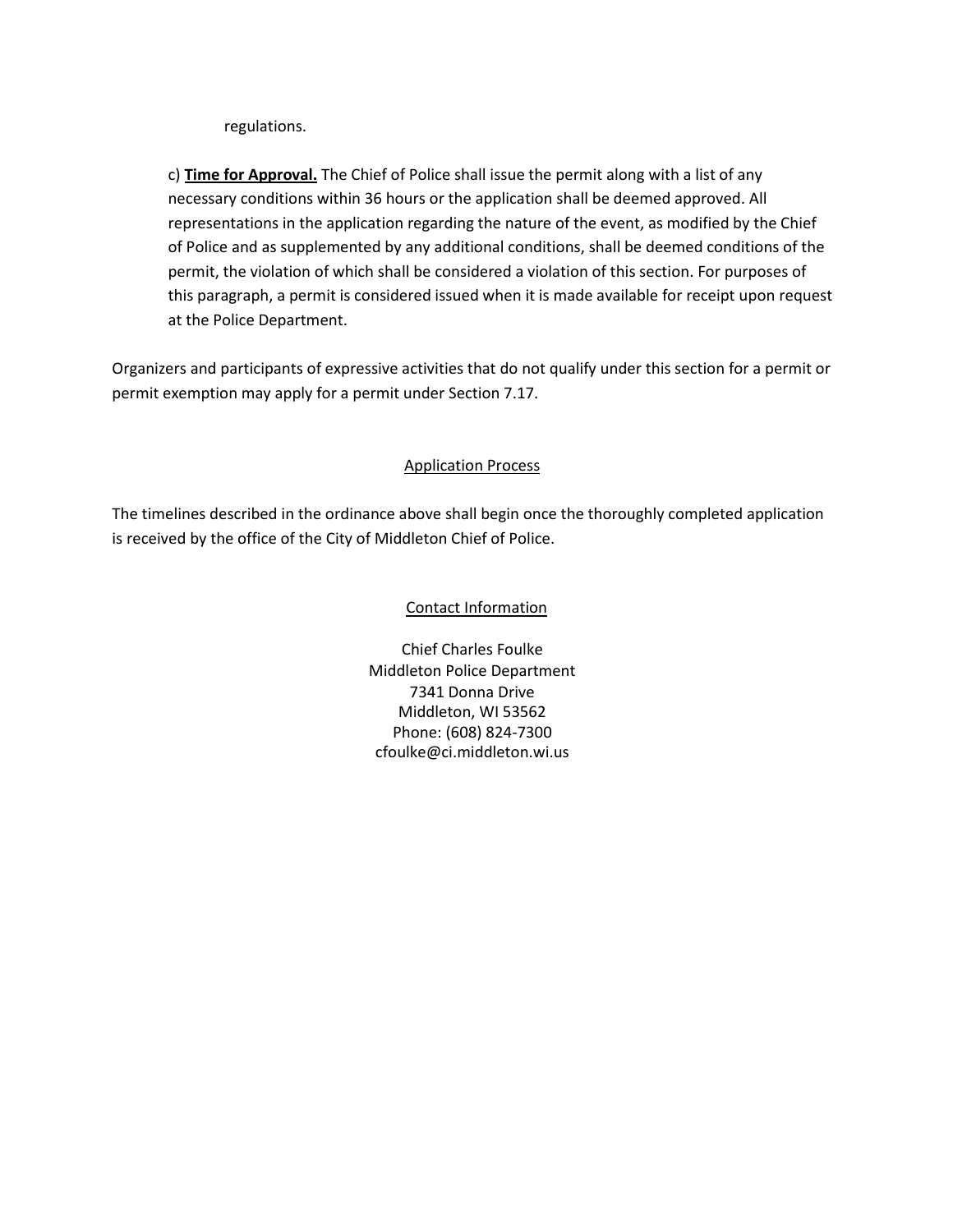

### City of Middleton

Application for an Expressive

Activities Event Permit

Ordinance 7.20

Application materials, additional City permit applications, and all base permit and license fees MUST be submitted at least forty-eight (48) hours prior to the event.

| <b>ORGANIZATION INFORMATION-Answer all questions completely.</b> |                      |      |       |              |                   |     |  |
|------------------------------------------------------------------|----------------------|------|-------|--------------|-------------------|-----|--|
| Name of Organization                                             |                      |      |       |              |                   |     |  |
|                                                                  |                      |      |       |              |                   |     |  |
| <b>Street Address</b>                                            |                      | City |       | <b>State</b> |                   | Zip |  |
|                                                                  |                      |      |       |              |                   |     |  |
| Website                                                          |                      |      |       |              |                   |     |  |
|                                                                  |                      |      |       |              |                   |     |  |
| <b>Event Contact Person</b>                                      |                      |      | Email |              |                   |     |  |
|                                                                  |                      |      |       |              |                   |     |  |
| Day Phone                                                        | <b>Evening Phone</b> |      |       |              | <b>Cell Phone</b> |     |  |
|                                                                  |                      |      |       |              |                   |     |  |
| <b>Alternate Contact</b>                                         |                      |      | Email |              |                   |     |  |
|                                                                  |                      |      |       |              |                   |     |  |
| Day Phone                                                        | <b>Evening Phone</b> |      |       |              | <b>Cell Phone</b> |     |  |
|                                                                  |                      |      |       |              |                   |     |  |

| <b>EVENT INFORMATION-Answer all questions completely.</b>                                              |                                                                      |                    |               |               |  |  |
|--------------------------------------------------------------------------------------------------------|----------------------------------------------------------------------|--------------------|---------------|---------------|--|--|
| Name of Event                                                                                          | Date(s) of Event                                                     | <b>Event Hours</b> | Set-up        | Clean-up      |  |  |
|                                                                                                        |                                                                      |                    | <b>Begins</b> | <b>Begins</b> |  |  |
|                                                                                                        |                                                                      |                    |               |               |  |  |
|                                                                                                        |                                                                      |                    |               |               |  |  |
| Location of the Event:                                                                                 |                                                                      |                    |               |               |  |  |
|                                                                                                        |                                                                      |                    |               |               |  |  |
| You MUST attach a map or diagram of your event indicating the specific location, layout of your event, |                                                                      |                    |               |               |  |  |
| the direction of the route, including all turns and the number of traffic lanes to be used.            |                                                                      |                    |               |               |  |  |
| Generally describe your event and its purpose:                                                         |                                                                      |                    |               |               |  |  |
|                                                                                                        |                                                                      |                    |               |               |  |  |
|                                                                                                        |                                                                      |                    |               |               |  |  |
|                                                                                                        |                                                                      |                    |               |               |  |  |
| Number of Years in Existence                                                                           | Estimated Attendance at Your Event<br><b>Estimated Parking Needs</b> |                    |               |               |  |  |
|                                                                                                        |                                                                      |                    |               |               |  |  |
|                                                                                                        |                                                                      |                    |               |               |  |  |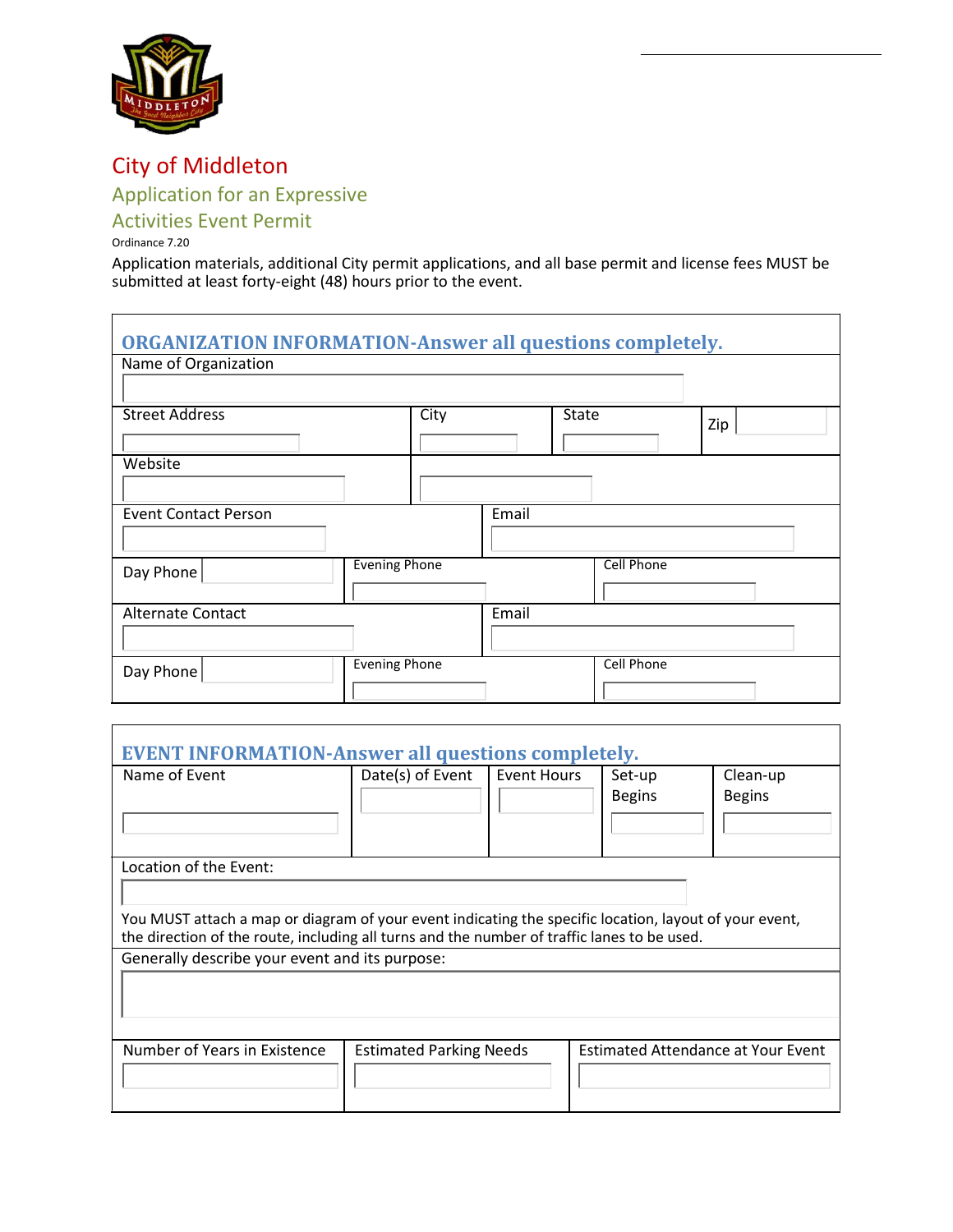|                                                          | Find out more information about    |            |                                        |
|----------------------------------------------------------|------------------------------------|------------|----------------------------------------|
| <b>ADDITIONAL INFORMATION</b>                            | <b>Middleton Forms and Permits</b> |            |                                        |
|                                                          | <b>NO</b>                          | <b>YES</b> | Action to be taken:                    |
| Was a Special Event or Expressive Activities Permit ever |                                    |            |                                        |
| previously approved or denied for this event?            |                                    |            |                                        |
| Will there be outdoor amplified sound?                   |                                    |            | \$20 Outdoor Amplified Sound           |
| Ordinance 7.15                                           |                                    |            | <b>Permit Application Fee</b>          |
| Will alcohol be sold, served or consumed?                |                                    |            | \$10 Temporary Class B (Picnic)        |
| Ordinance 7.08                                           |                                    |            | License Fee (for non-profits only)     |
| Are you requesting any City street(s) to be closed to    |                                    |            | Prepare traffic control plan in        |
| traffic? Ordinance 7.17(7), 7.17(8)(k) & 7.17(9)         |                                    |            | conformance with MUTCD.                |
| Will your event use portions of County or State roads?   |                                    |            | Provide a copy of the <b>County</b> or |
| Ordinance 7.17(8((c)                                     |                                    |            | <b>State Permit</b>                    |
| Will your event require guest or attendee vehicle        |                                    |            |                                        |
| parking and/or shuttles? Ordinance 7.17(11)(c)           |                                    |            |                                        |
| Will park, conservancy land, or trails be used?          |                                    |            |                                        |
| Have you reserved the park, pavilion, or any other city  |                                    |            | Park rental fees vary and require      |
| facilities for this purpose? Ordinance 21.02             |                                    |            | an agreement form                      |
|                                                          |                                    |            |                                        |
| Will items or services be sold at the event?             |                                    |            | \$50 Solicitor/Direct Seller Permit    |
|                                                          |                                    |            | Fee Ordinance 7.05                     |
|                                                          |                                    |            |                                        |
|                                                          |                                    |            |                                        |
|                                                          |                                    |            |                                        |
| Will items or services sold at your event present        |                                    |            | Provide a copy of the State License    |
| unique liability issues (e.g. body piercing, massage,    |                                    |            |                                        |
| tattoo, etc.) Ordinance 7.11                             |                                    |            |                                        |
| Does this event involve a plan for tents, stages,        |                                    |            | Must contact Diggers Hotline to        |
| inflatable bounce houses or temporary structures?        |                                    |            | have the area marked. Other lines      |
|                                                          |                                    |            | may be required to be located by       |
|                                                          |                                    |            | City Utility Department for a fee.     |
|                                                          |                                    |            | Site plan may be required.             |
| Does your event include food concession, preparation     |                                    |            | The food vendors will need to be       |
| areas, and/or do you intend to cook food in the event    | ⊔                                  |            | licensed through the state.            |
| area?                                                    |                                    |            |                                        |
| Will there be open flame cooking in booths or trailers?  |                                    |            | <b>Middleton Fire Department will</b>  |
| <b>Fire Code</b>                                         |                                    |            | need to be notified.                   |
| Does your event include the use of fireworks, rockets,   |                                    |            | \$100 Fireworks Permit Fee and a       |
| lasers, or other pyrotechnics? Wis. Stat. 167.10         |                                    |            | \$1 million insurance bond             |
| Will Liquefied Petroleum Gas (i.e. Propane) be used?     |                                    |            |                                        |
| Ordinance 5.13                                           |                                    |            |                                        |
| Will there be any temporary electrical wiring used?      |                                    |            | \$50/base Electrical Permit Fee        |
| Ordinance 12.09                                          |                                    |            |                                        |
| Will there be a need for additional refuse or recycling  |                                    |            | Arrange for your own                   |
| containers?                                              |                                    |            | refuse/recycling containers            |
|                                                          |                                    |            | through Pellitteri or any other        |
|                                                          |                                    |            | hauler, at your own cost.              |
| Do you plan to provide portable toilets at your event?   |                                    |            | Ratio 1 to 100 or 1 to 50 for          |
| Ordinance 6.04                                           |                                    |            | Alcohol Focused Events.                |
|                                                          |                                    |            |                                        |
|                                                          |                                    |            |                                        |
|                                                          |                                    |            |                                        |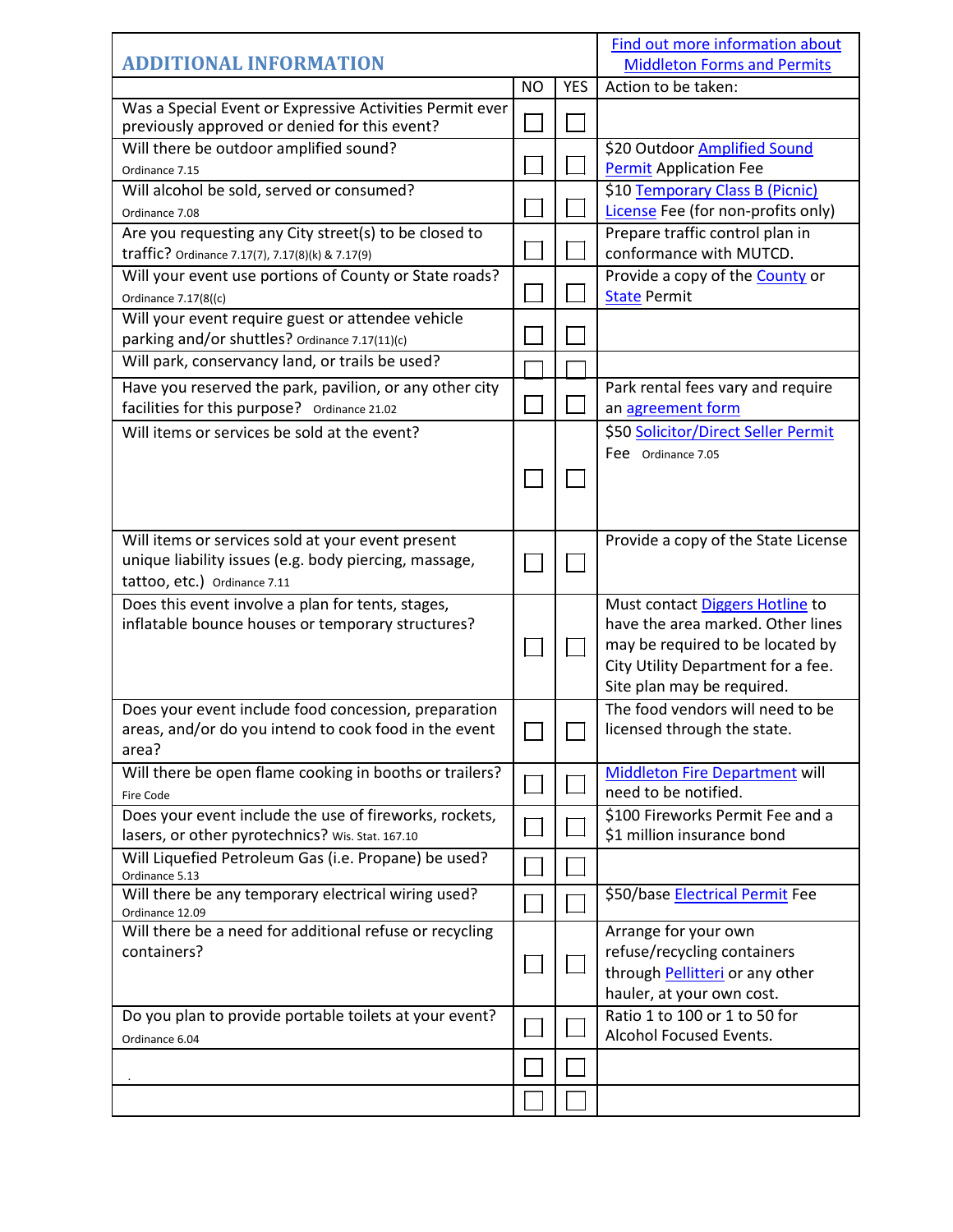| Will your event require dedicated coverage by an<br><b>Emergency Medical Service Provider?</b>                                                                                                    |  |              |                                                                                                             |  |  |
|---------------------------------------------------------------------------------------------------------------------------------------------------------------------------------------------------|--|--------------|-------------------------------------------------------------------------------------------------------------|--|--|
| Are Police Services being requested?                                                                                                                                                              |  |              | Services can be charged a fee per<br>hour, per officer. (ie. Traffic<br>control, parades, security related) |  |  |
| Will there be a clear path of travel (min. 18' wide) for<br>emergency vehicles throughout your event venue?                                                                                       |  |              |                                                                                                             |  |  |
| Will your event involve the use of traffic safety<br>equipment, signs or barricades?<br>Ordinance 8.08 & 7.17(9)(d) and (f)                                                                       |  |              |                                                                                                             |  |  |
| Will hot air balloons be used at your event?                                                                                                                                                      |  |              | Please contact Middleton<br><b>Municipal Airport at Morey Field</b>                                         |  |  |
| Do your event plans include any casino games, bingo<br>games, drawing, or lottery opportunities?                                                                                                  |  |              |                                                                                                             |  |  |
| Have you met with community groups, residents,<br>businesses, places of worship, schools, Madison Metro<br>bus, postal service and other entities that may be<br>directly affected by your event? |  | Please List: |                                                                                                             |  |  |
| How are you marketing, promoting, or advertising the<br>event?                                                                                                                                    |  | Please List: |                                                                                                             |  |  |

#### **Additional Fees/Costs**

In addition to the aforementioned fees, Expressive Activities Event sponsors may be charged for damage to grounds, buildings, and/or failure to pick up litter generated from the event.

- $\Box$  Damage to grounds includes but is not limited to car and truck rut repairs, skid steer rut repairs, or damage to berms/turf as a result of low riding vehicles. Repair of damage will be charged at the rate of \$40 per staff hour of repair, equipment and materials at cost (soil, seed, hay, etc.)
- $\Box$  Damage to buildings include but is not limited to vandalism, defacement, and breakage to any buildings, fences, equipment, gardens, tables, trees, barrels, etc. Repair of damage will be billed at a rate of \$40 per staff hour of clean-up. Equipment, materials and contractor services will be billed at cost (glass, wood, brackets, etc.)
- $\Box$  Event sponsors are responsible for the pick-up and removal of all refuse and recyclables. If the Public Lands Department staff has to clean up following an event, the sponsor may be charged at a rate of \$40 per staff hour of clean-up. Equipment, materials and contractor services will be billed at cost (garbage bags, special trash and recyclable service pick-up, etc.).